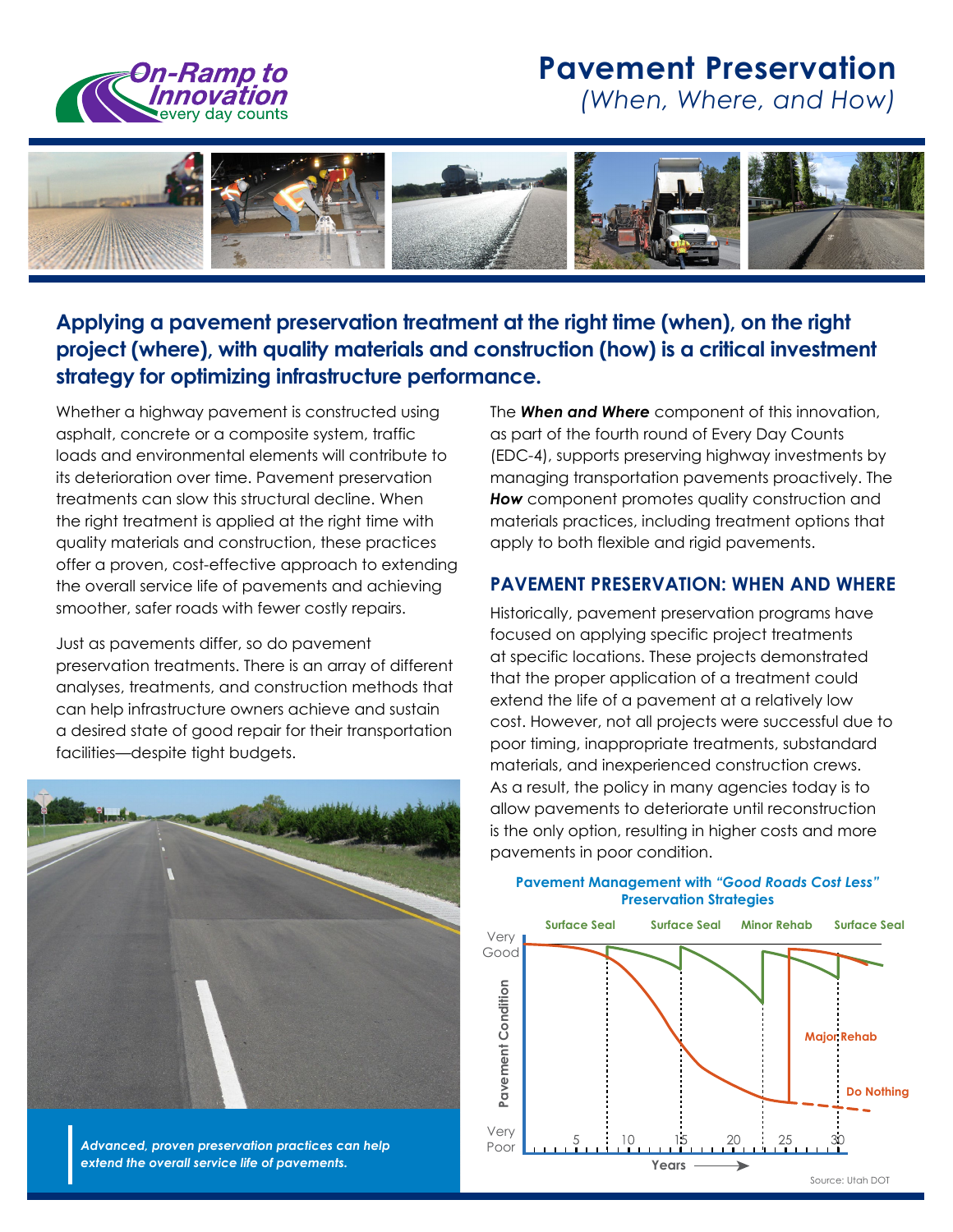

## **Pavement Preservation**  *(When, Where, and How)*

The mantra, "Right Road, Right Treatment, at the Right Time" was promoted from 1995–2005 to address these issues. Extensive training by the asphalt and concrete pavement industries and by the Federal Highway Administration (FHWA) at the time helped eliminate many of the construction issues and the improper uses for temporary fixes. While these practices were valuable to demonstrate the viability of preservation projects, they were project based and did not link to pavement management or other strategic processes.

This EDC-4 effort supports moving the preservation concept significantly forward. The focus today in transportation is on sustaining infrastructure through "whole-life" investments and quantifying the risks. Pavement preservation has a key role in managing pavements in these whole-life programs.

For example, a class of pavements with an expected life of 30 years will have several construct / operate / preserve / repair / restore alternatives and schedules over the expected lifecycle. Selection of a comprehensive strategy that includes preservation programs not only meets the performance expectations of the owners and users, but does so at a cost that is predictable and affordable. Making this evaluation a key part of pavement policy is an innovative approach to sustaining pavements in the future.

Under current federal statute on asset management (23 USC 119) and on performance management (23 USC 150), states are required to include consideration of pavement preservation as part of their long-term business practices that support federal funding. This consideration extends to evaluating the benefits and costs related to the lifecycle analysis for pavements. The EDC-4 pavement preservation team is focused on assisting state departments of transportation in this effort.

### **BENEFITS**

- **Economy.** Whole-life planning for pavements defines expectations and risks for the long term and provides more stability to the cost of operating and maintaining highway pavements.
- **Performance.** Identifying preservation policies and strategies at the network level provides a cost-effective alternative for extending the performance period for pavements and reducing the need for frequent or unplanned reconstruction.
- **Sustainability.** A well-defined pavement strategy that includes preservation will aid in setting achievable performance targets.



#### **Comparison of lifecycle cost for three alternative maintenance strategies**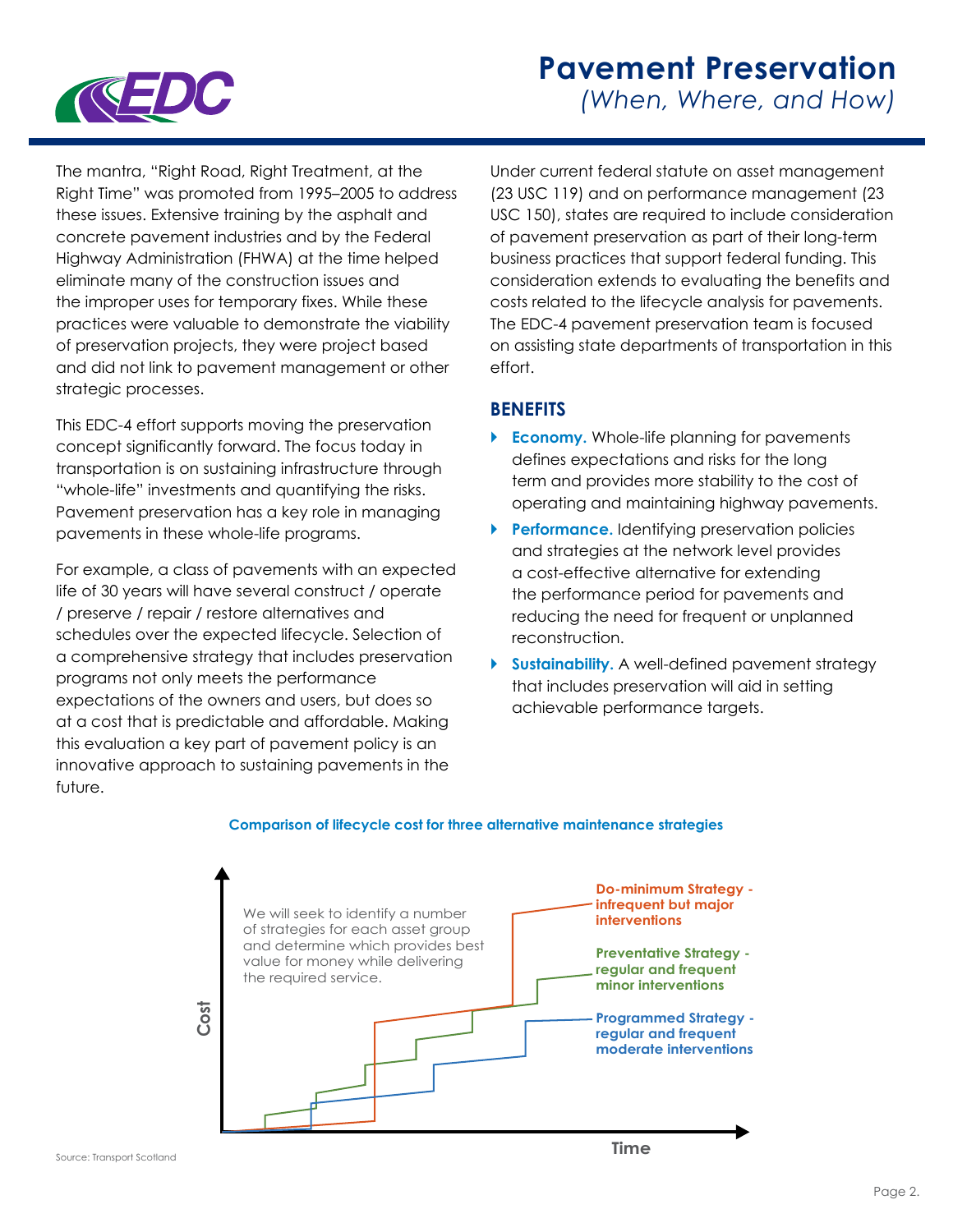# **Pavement Preservation**



*(When, Where, and How)* 

### **PAVEMENT PRESERVATION: HOW**

Pavements deteriorate as a result of many different forces, but the predominant factors affecting pavement performance are the vehicle loads and environmental elements they are exposed to over their lifetime. Today, most highway agencies accept that an effective pavement preservation program will slow down the rate of pavement deterioration, while also providing a safer, smoother ride to the traveling public. Pavement preservation programs based on the 3Rs—right treatment, right pavement, and right time—have been proven to extend pavement life while saving money.

One obstacle to successful pavement preservation is the impact that treatment failures can have on an entire program. Whether it is a failed patch, stone flying off a chip seal, or a microsurfacing that peels off because it did not set, even a single failure and the associated damages can set back an agency's program for many years. However, most early failures can be attributed to a breakdown in some part of the construction process, such as the materials, site preparation, or placement practices, and as such are avoidable.

#### **What is Preservation?**

**Pavement Preservation** includes work that is planned and performed to improve or sustain the condition of the transportation facility in a state of good repair. Preservation activities generally do not add capacity or structural value, but do restore the transportation facility's overall condition.

EDC-4 is promoting quality construction and materials practices that apply to both flexible and rigid pavements. For flexible pavements these include using improved specifications for thin asphalt surfacings such as chip seals, scrub seals, slurry seals, microsurfacing, and ultrathin bonded wearing courses; following improved construction practices; and using the right equipment to place these treatments. Rigid pavement strategies include the rapid retrofitting of dowel bars to reduce future faulting; the use of new, fast-setting partial- and fulldepth patching materials to create a long-lasting



surface; advanced pavement removal techniques to accelerate patching construction times; and advancements in diamond grinding that contribute to smoother and quieter pavement surfaces with enhanced friction.

Far too often, the past response to a construction failure has been to introduce bans or moratoriums on using treatments that have otherwise been proven effective. By following the best practices for materials selection and construction practices, pavement preservation will be less disruptive and safer while also eliminating much of the "fix-the-fix" problems endemic to many conventional pavement repair and rehabilitation techniques. Improved construction practices and the associated reduction in construction-related failures allow agencies to continue to use treatments that are proven to be effective, enabling them to realize the benefits of these techniques.

### **STATE OF THE PRACTICE**

The past 20 years have seen significant advancements in the quality of the materials used in preservation, as well as technological advancements in equipment and construction methods, but early failures persist, and they are often attributed to poor construction practices.

A focus on improved construction of pavement preservation highlights innovations in treatment materials, construction practices, improved specifications, better equipment, and a greater emphasis on construction quality, all of which lead to longer lasting preservation treatments. Properly constructed pavement preservation